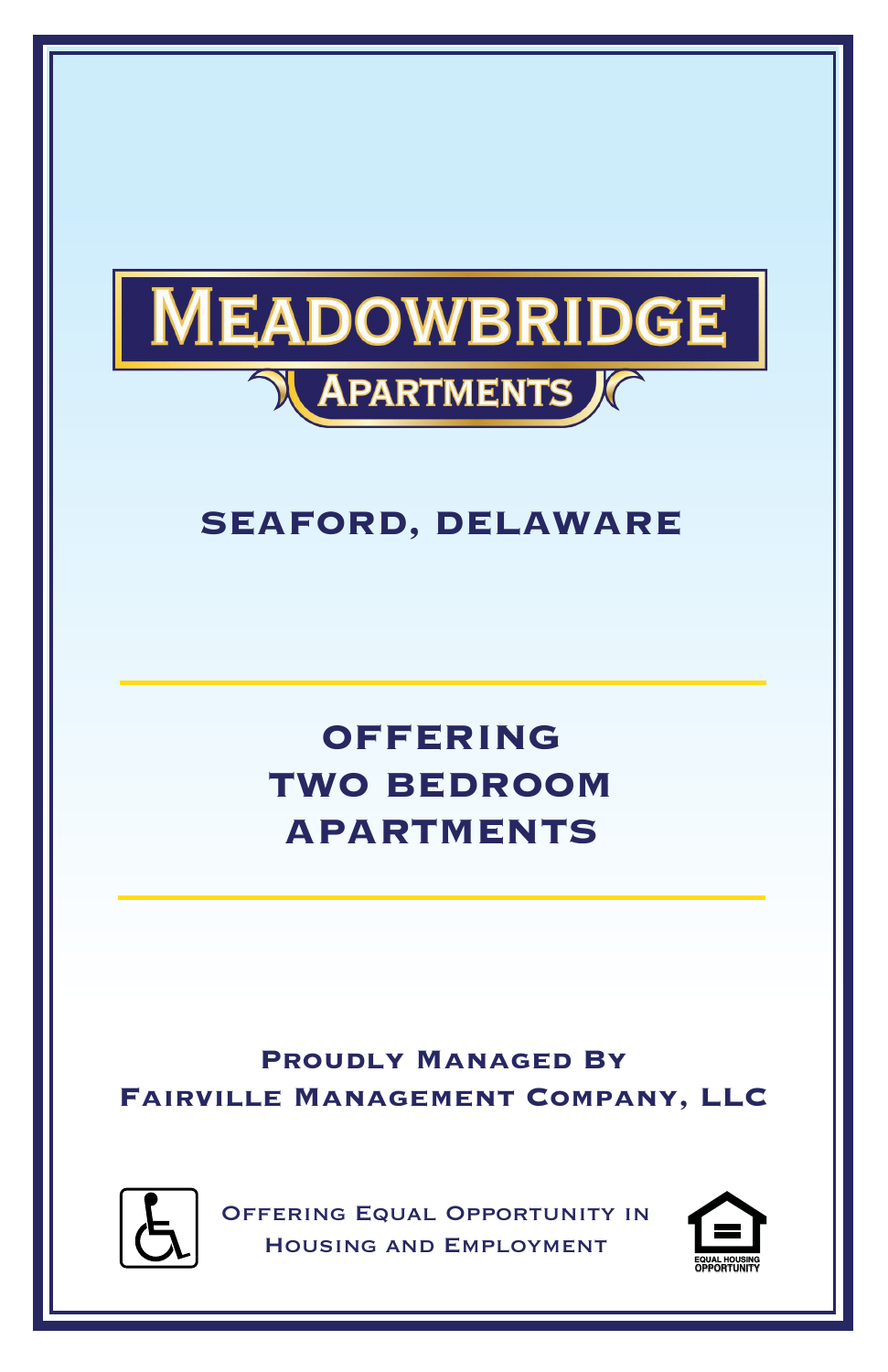This 2 bedroom apartment community was recently renovated to provide you with state of the art living. Each home features an individual entrance, spacious living area, dining area and a fully equipped kitchen. An abundance of interior closet storage space has been carefully designed. The Community Center houses our on-site management offices, a meeting room, kitchen



and a computer lab with internet service. Designed with your family's needs in mind, Meadowbridge Apartments is the ultimate in affordable housing.

#### **COMMUNITY FEATURES**

- Professionally Landscaped Grounds
- Laundry Facility
- Community Center with Computers and Internet Service
- Tot Lot
- Private Parking

- Tenant Services
- On-Site Management

• 24 Hour Emergency Maintenance

Meadowbridge Apartments is located at 500 Findley Way, Unit #101, Seaford, DE 19973. Just minutes from U.S. Route 13 and within easy access to shopping, schools, churches, restaurants, grocery stores, daycare centers and more. Meadowbridge Apartments – the perfect place for you and your family.

#### **APARTMENT FEATURES**

- Wall-to-Wall Carpeting
- Fully Equipped Kitchen
- Dining Area
- Energy Efficient HVAC System
- Mini Blinds On All Windows
- Fire Suppression System
- Smoke Detectors
- Patio or Balcony
- Fire Extinguisher
- ADA Accessible Units Available



INCOME GUIDELINES APPLY For Additional Rental Information:

### Meadowbridge Apartments

500 Findley Way, Unit #101, Seaford, DE 19973 Phone (302) 536-1325 Fax (302) 536-1358 TTY 1 (877) 489-2478 **Visit our website at www.fairvillemanagement.com**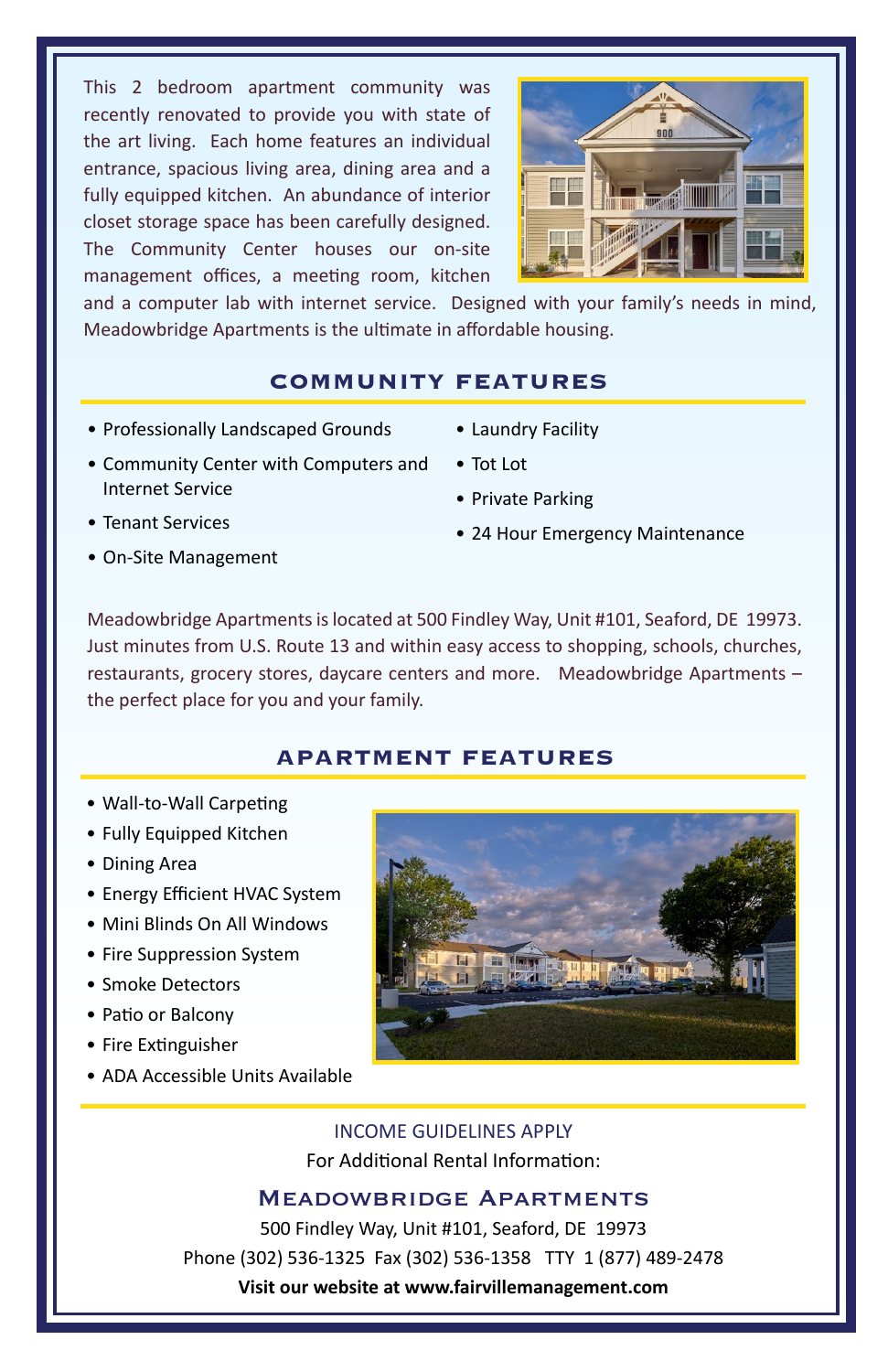